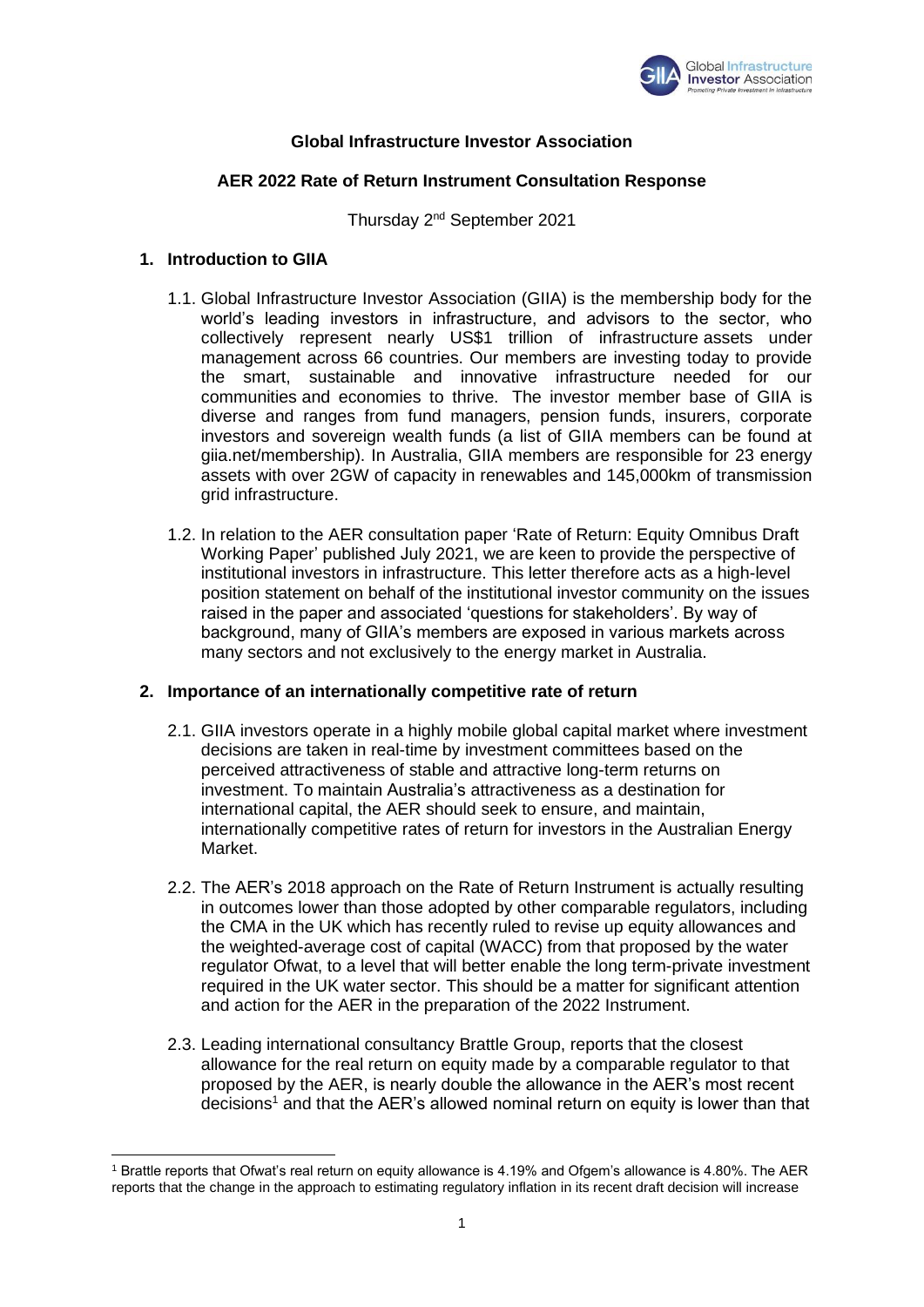

adopted by every other regulator for which a reliable comparison could be made <sup>2</sup>. Additionally, the AER's allowed real equity risk premium is lower than that adopted by every other regulator for which a comparison could be made<sup>3</sup>.

2.4. This will have significant implications for the allocation of capital from private investors in Australian energy infrastructure who will be looking for attractive, stable long-term returns. It is likely to decrease the attractiveness of the Australian energy market as an investible proposition at the very point in time when that investment is required most, in order to support the energy transition across Australia.

# **3. The need for investment in Australian Energy Network infrastructure**

- 3.1. The 2022 RoRI is being developed at a time when significant investment in network infrastructure is required to support the energy transition in Australia's energy sector. The Australia Energy Market Operator estimates that 60GW of additional capacity needs to be built over the next 19 years to replace the coal fleet which will require more than A\$150bn of investment in energy generation, with grid upgrades also adding to these pressures $4$ .
- 3.2. At the same time, current investment in network infrastructure is close to the lowest point of any time in the previous decade<sup>5</sup>. In this regard, we note that the Australian Energy Market Operator has identified a range of significant interconnection projects, which are foreseen to be required over the next decade. This occurs against a background of a relatively low level of transmission interconnection investment since the commencement of the National Electricity Market.
- 3.3. GIIA accepts that there are a variety of reasons for each network reducing investment and does not suggest that the decline in investment has been directly and solely caused by the reductions in allowed returns that have occurred over the last decade. However, the case remains that the decline in investment has occurred precisely at the same time as the initiation of a sharp downward trend on allowed equity returns, raising questions as to whether the AER's approach on returns to investors has had a negative impact on new investment flows.
- 3.4. Australia would seem to be out of line with global regulatory practice if it does not recognise this and adjust its approach – particularly given the high level of competition for capital in regulated utility infrastructure likely to be underway over the period of operation of the binding instrument.

# **4. Unprecedented capital market conditions**

4.1. It is also important to highlight that the RoRI process is being developed during a period of extraordinary conditions in financial markets. Since 2018, financial and capital markets have been displaying a range of conditions, including historically low inflation, historically low bond rates, and the potential for debt market disruption higher than at any period since 2009. These conditions also emerged

3 Ibid

the real allowed return on equity by 35 basis points to 2.70%, still materially below that allowed by other comparable regulators.

<sup>&</sup>lt;sup>2</sup> Brattle Group, International Approaches to Regulated Rates of Return (2020), [URL](https://www.brattle.com/news-and-knowledge/publications/a-review-of-international-approaches-to-regulated-rates-of-return)

<sup>&</sup>lt;sup>4</sup> Preqin, Power in Australia, the problem and the opportunity (2021), [URL](https://www.preqin.com/insights/research/blogs/power-struggle-in-australia-the-problem-and-the-opportunity)

<sup>5</sup> Australian Energy Regulator, State of the Energy Market Report 2021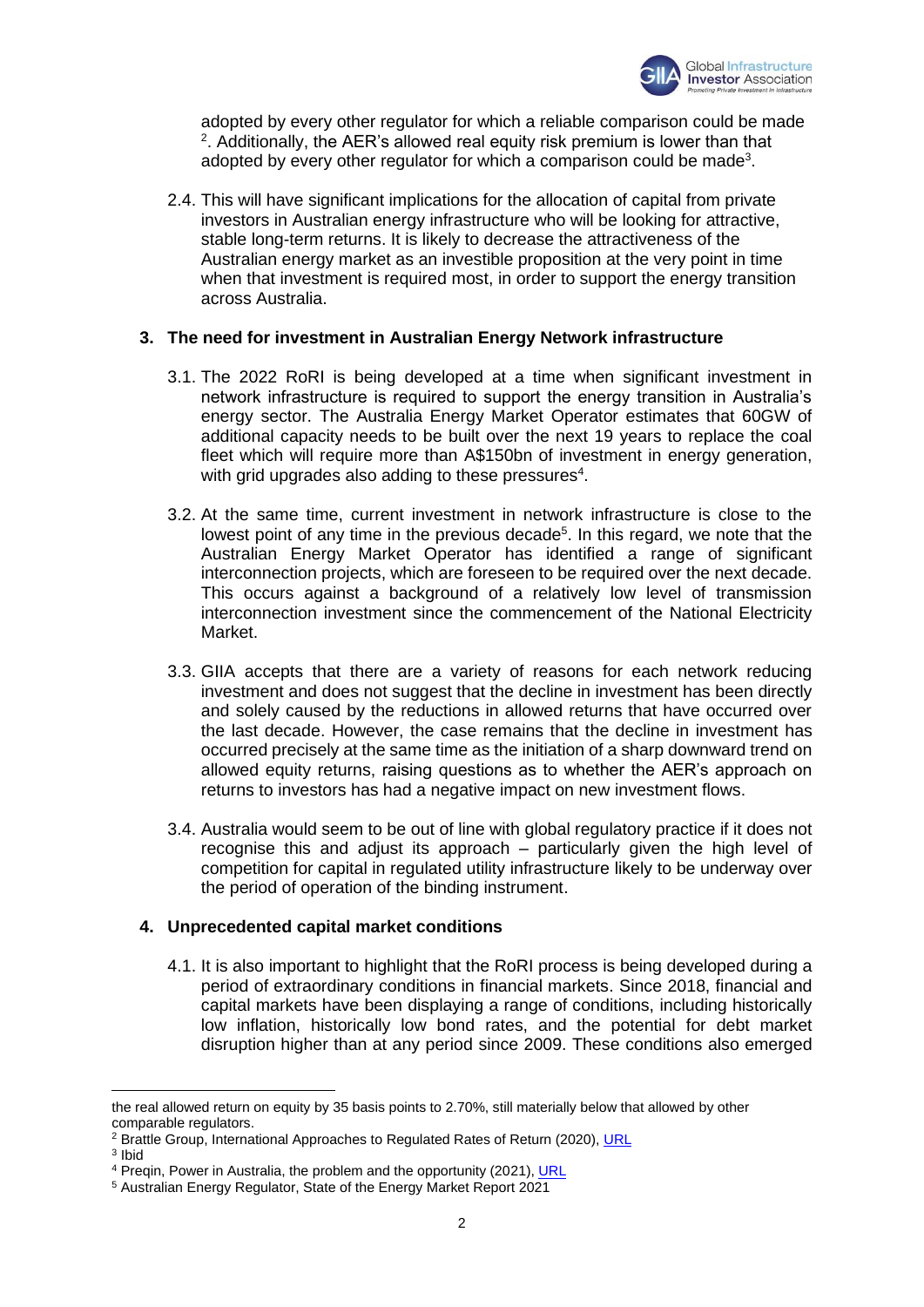

well prior to the significant impact of the Covid-19 pandemic on global capital markets.

- 4.2. This raises questions over any approach of the AER to apply a strictly 'businessas-usual' approach to the determination of rate of return, based on decisions taken on the market as it was in 2018 (i.e. before the impact of these conditions in financial markets materialised and before the onset of the Covid-19 pandemic). The instrument needs to be responsive to a wider set of scenarios such as these, to be truly reflective of the market within which investors currently operate in order to support the high levels of investment needed in the Australian energy sector.
- 4.3. Internationally, other regulatory agencies have responded to similar conditions using a variety of approaches. For example, some EU regulatory agencies have made adjustments to rate of return estimates by accounting for the estimated impact of quantitative easing policies. Other regulators, such as Ofgem and Ofwat in the UK, have adopted approaches which are less leveraged to relatively shortterm observations of government bond rates, or which do not assume a 1:1 relationship between required equity returns and government bonds. Finally, the UK Competition and Markets Authority has recently adopted approaches in the water sector in their ruling on PR19 price determinations, which evolve traditional approaches to establishing the risk-free proxy measure.
- 4.4. Should the AER not adjust its approach for these global market conditions, the risk is increased that regulated Australian energy network infrastructure investment will be constrained compared to comparable international regulatory jurisdictions, to the ultimate detriment of consumers seeking reliable access to Australian energy services.
- 4.5. There are also risks inherent in a regulatory approach that indirectly passes costs for upgrading vital network infrastructure to future consumers and which doesn't prioritise intergenerational equity in the distribution of these costs facilitating later, potentially more expensive costs further down the line.

# 5. **Financeability and cross-check**

- 5.1. Another key finding of the Brattle report 2020, was that other internationally comparable regulators employ a wider range of models and cross checks to inform forward-looking return on equity estimates than that employed by the AER. These financeability assessments and the robust application of cross-checks to help inform discretionary regulatory decisions are important in securing investor confidence in the stability and predictability of a regulatory regime.
- 5.2. Combining a range of information in a predictable and clear way, against stably applied principles maximises regulatory confidence for all participants. This is in contrast to the application of a single narrowly applied model, or models, which arbitrarily exclude relevant data in the process when establishing a rate of return.
- 5.3. A range of global regulators adopt financeability assessments as best practice. Some apply it to satisfy particular obligations, while others have simply recognised the benefits to high quality decision-making and better outcomes through the application of these assessments. GIIA encourages the AER to continue to expand and apply financeability assessments as part of its RORI framework, with a focus on ensuring consistency in the regulatory assumptions which underpin the AER's estimate of return on equity.